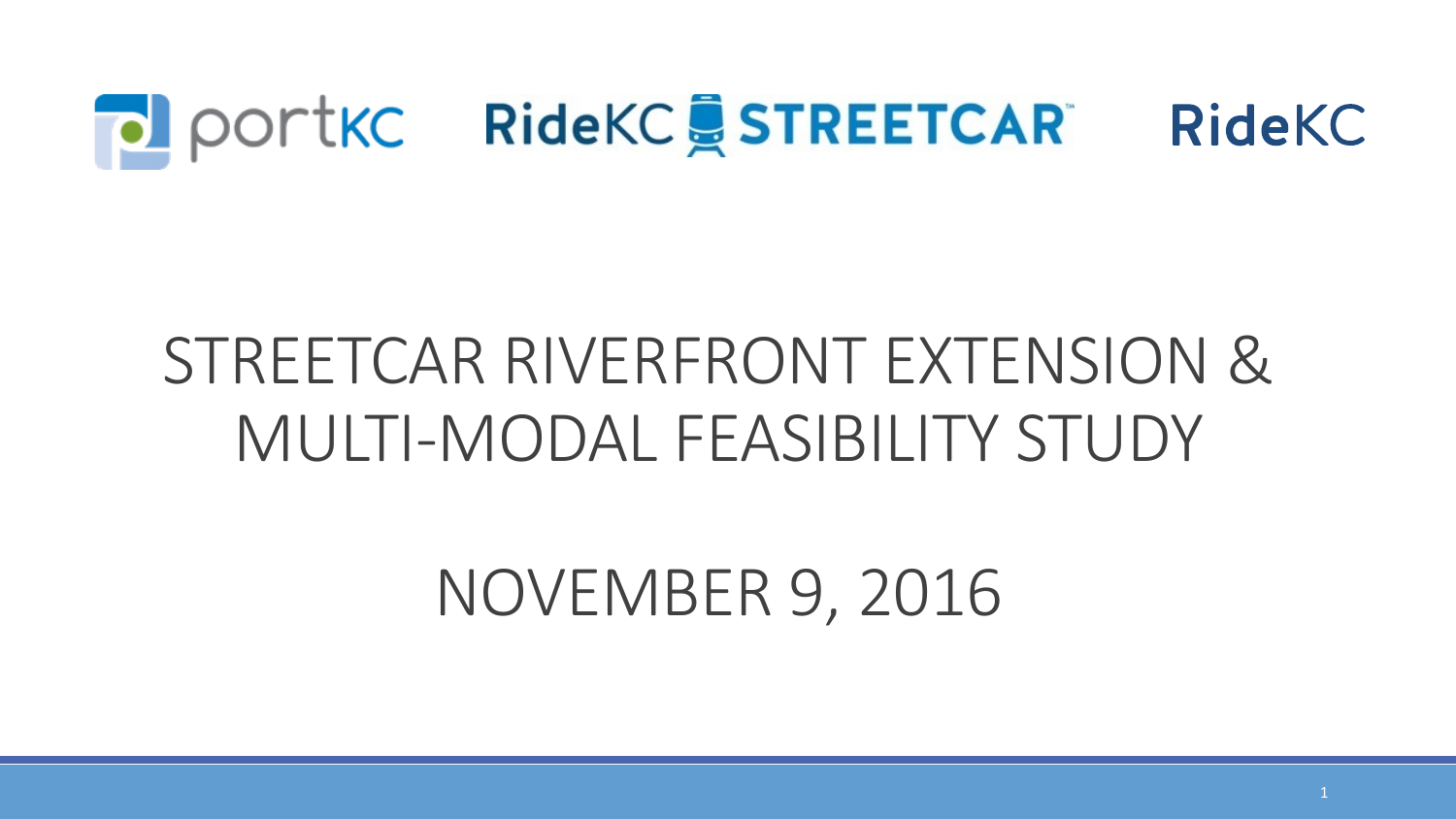The KC Streetcar Authority, in coordination with Port KC and

the KCATA, is seeking proposals from qualified firms to conduct a Streetcar Riverfront Extension and Multi-Modal Feasibility Study to assess multi- modal transportation needs and the general feasibility of a northern riverfront extension of the Kansas City Streetcar.

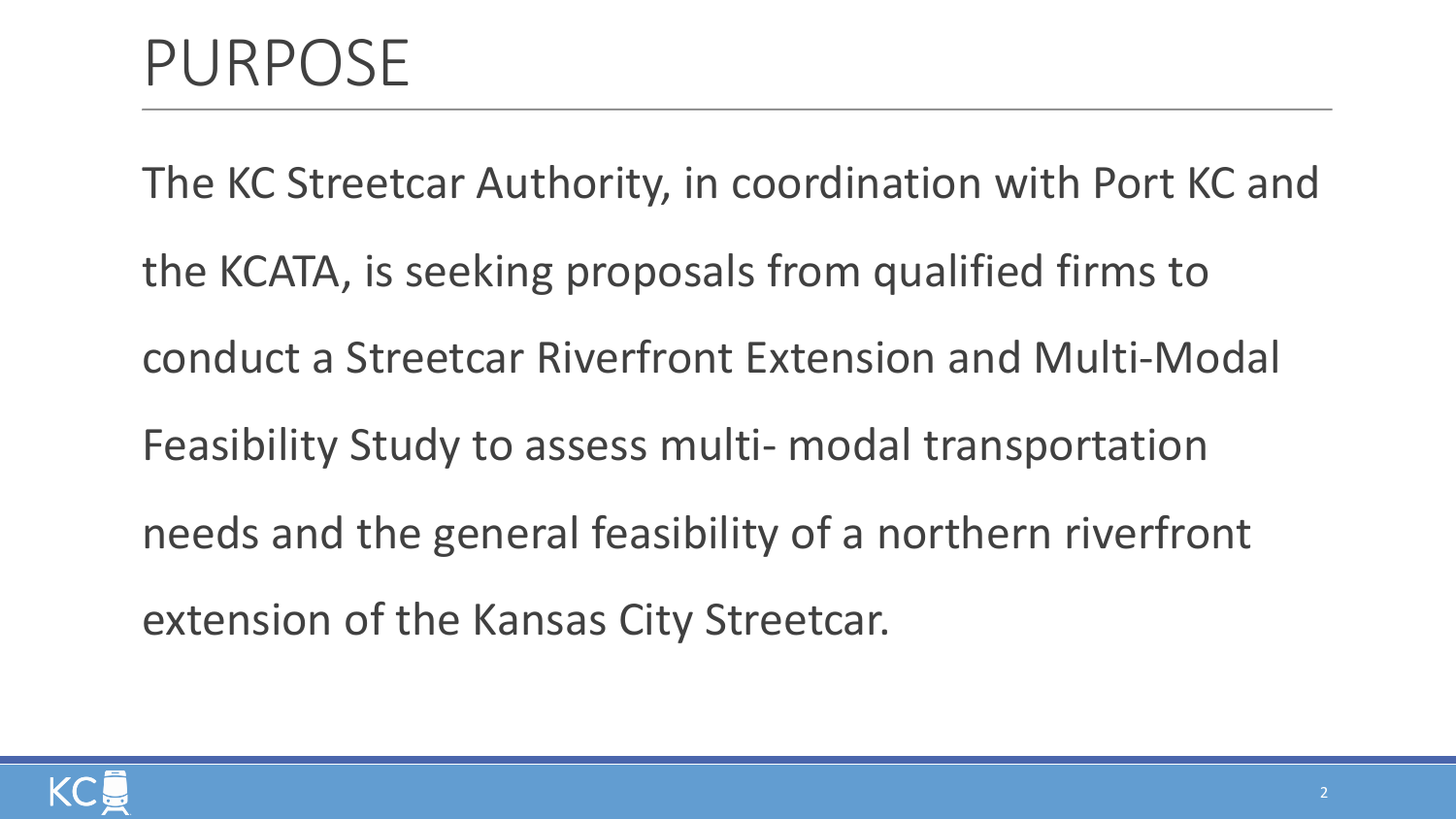## STUDY AREA

The primary study area for this effort extends from downtown Kansas City, Missouri, and the River Market north to the Missouri River and Berkley Riverfront Park. The study area is bounded on the west by the ASB Bridge and the BNSF railroad right-of-way and on the east by the Senator Kit Bond Bridge. Consideration will be given to areas outside of the study area with regards to opportunities for longer-term extensions or phases of the identified northern corridor. 

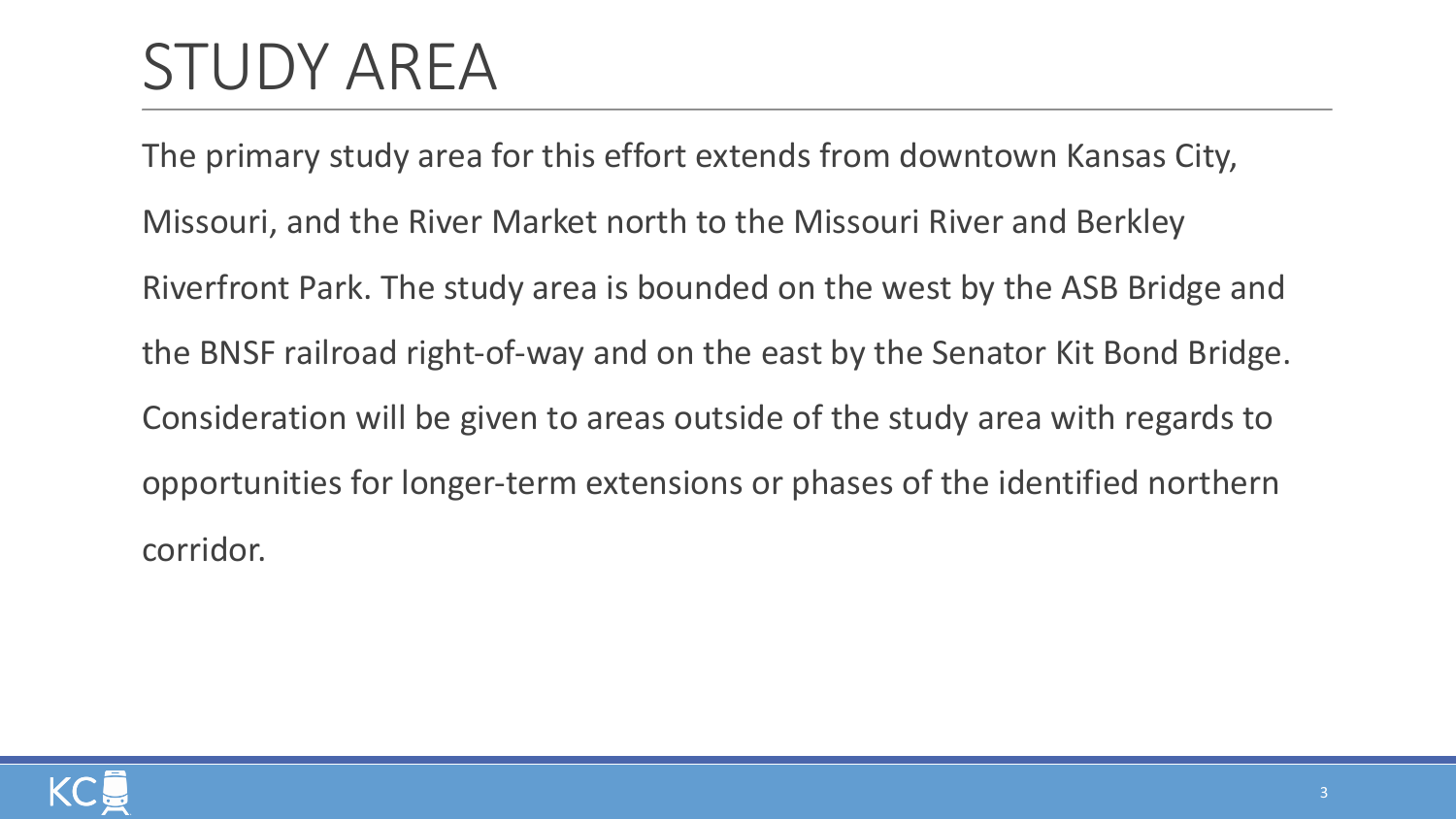#### Berkley Riverfront Park Streetcar Extension



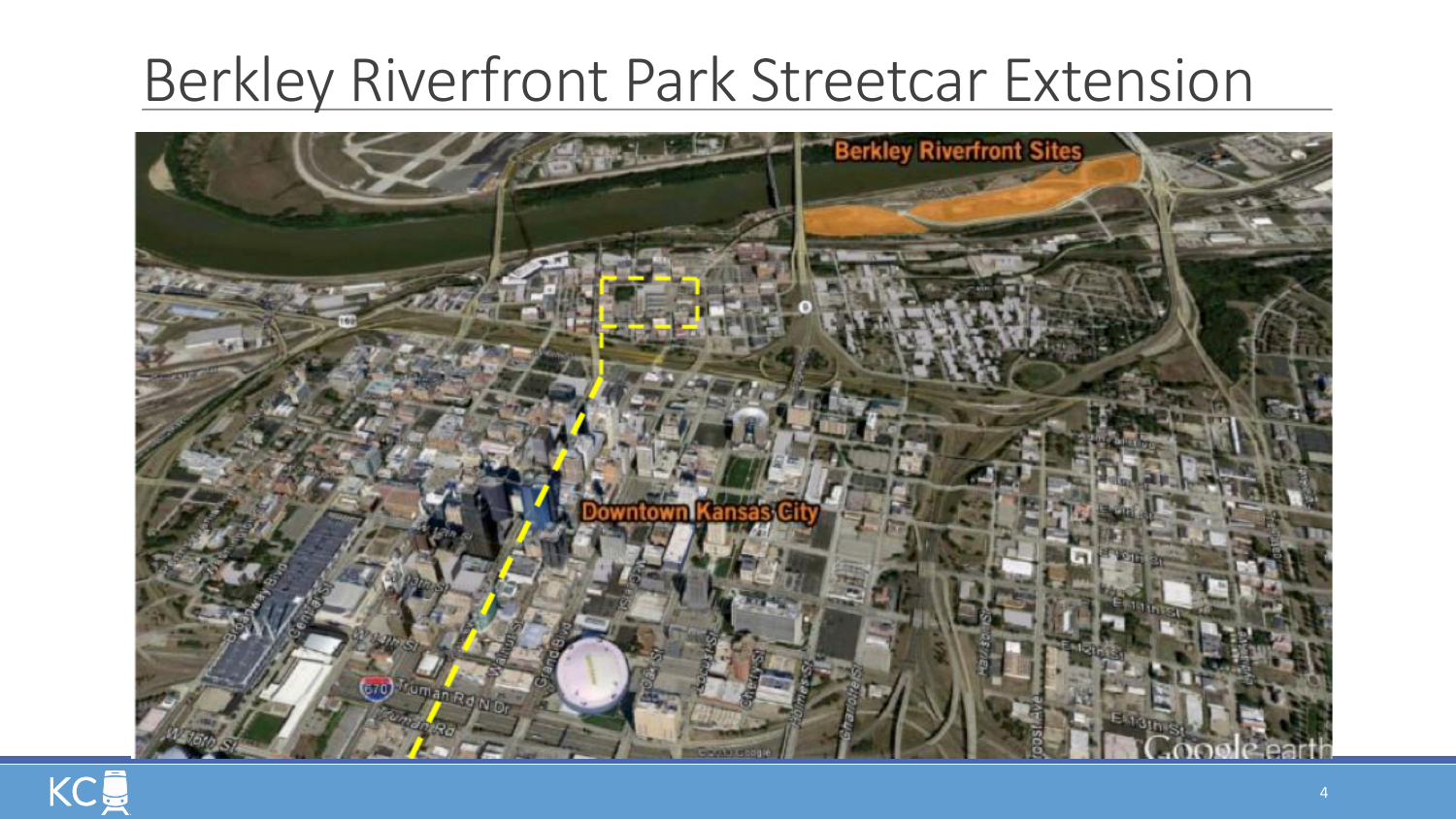#### Berkley Riverfront Park Streetcar Extension

| <b>Activities</b>                            | <b>Schedule</b>                       |
|----------------------------------------------|---------------------------------------|
| <b>RFP</b> issued                            | October 20, 2016                      |
| <b>Submission of Questions</b>               | November 4, 2016                      |
| <b>Pre-proposal Meeting</b>                  | November 9, 2016 at 1:30 p.m.         |
| <b>Responses to Questions</b>                | November 11, 2016                     |
| <b>Proposals Due</b>                         | November 21, 2016                     |
| <b>Interviews</b>                            | November 28, 2016 (Subject to change) |
| <b>Selection</b>                             | November 29, 2016 (Subject to change) |
| <b>Contract Execution/ Notice to proceed</b> | December 16, 2016                     |
| <b>Project Completion</b>                    | TBD- Est. May 1, 2017                 |

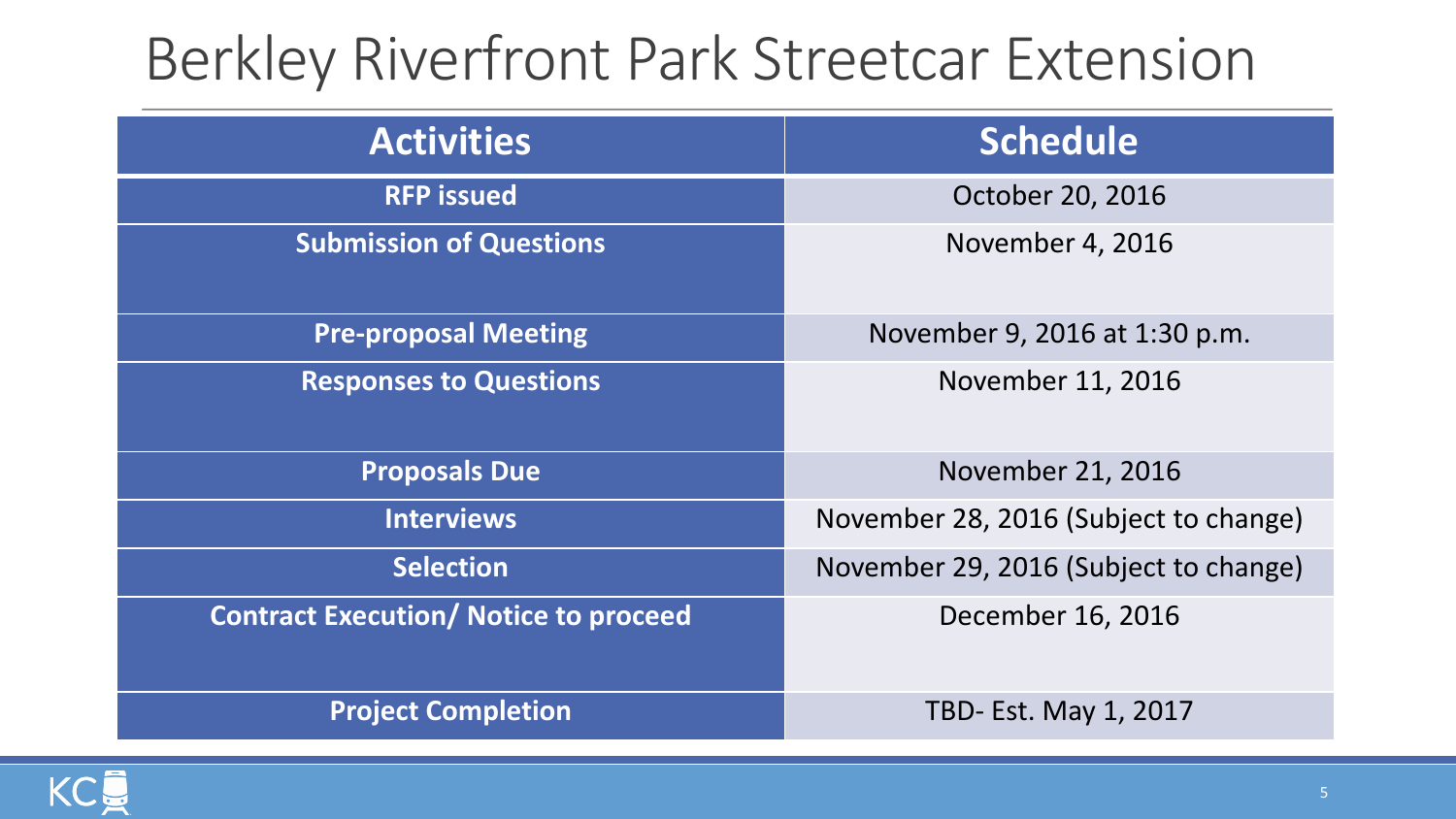### PROPOSALS DUE NOV. 21 at 2:00 p.m.

Sealed Proposals are due by November 21, 2016 at 2:00pm. **Proposals shall be sent to the Kansas City Streetcar Authority, Attention Tom Gerend, Executive** Director, at 600 East 3rd Street Kansas City, Missouri 64106.

Design Professionals should submit 4 hard copies and one electronic copy of their Proposal. Electronic copies can be either emailed or submitted on a CD or jump-drive. If emailing, send to tgerend@kcstreetcar.org.

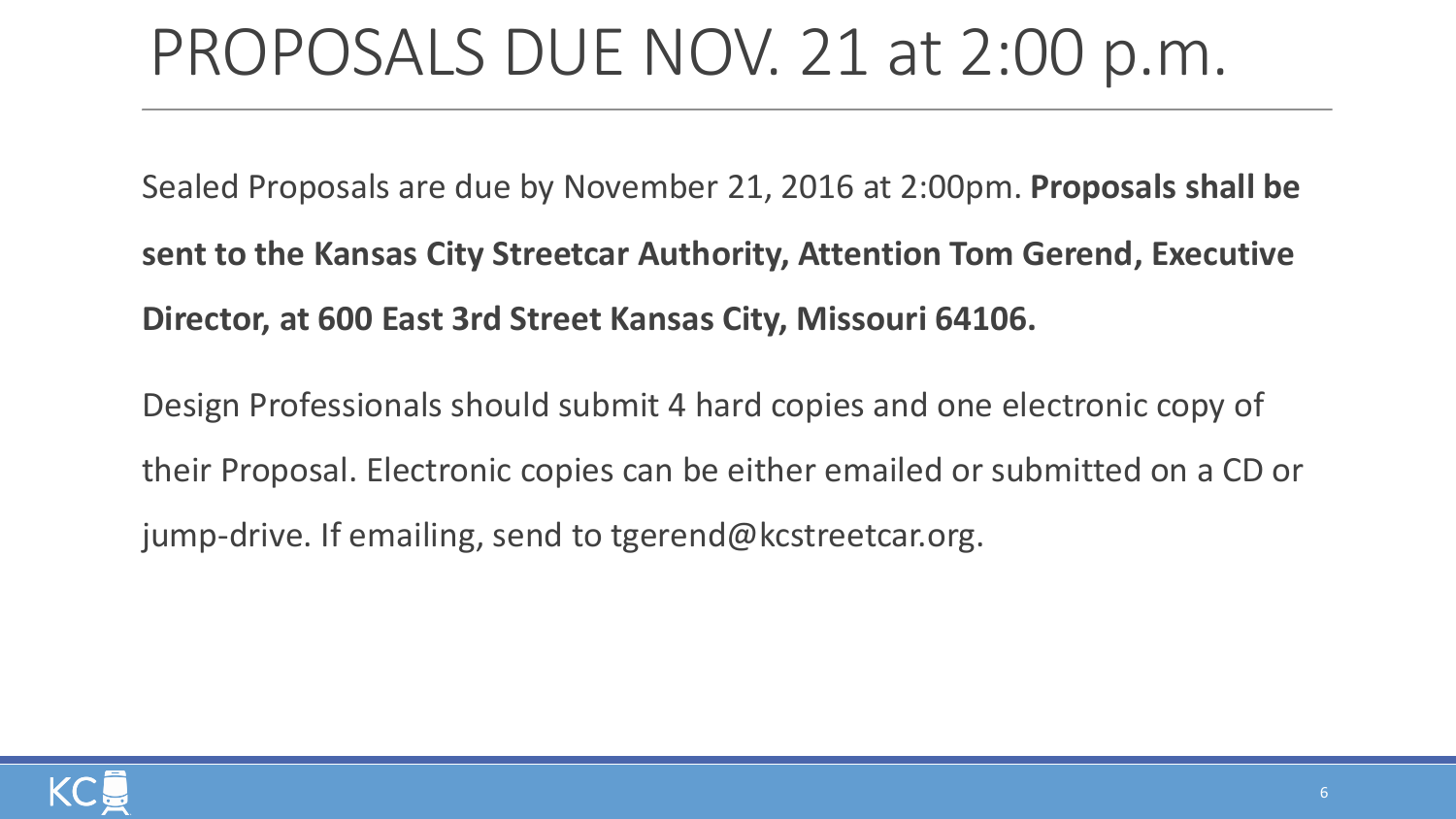## PROJECT MANAGEMENT TEAM

KCSA will directly manage the study and services with our partners to jointly monitor and guide the planning effort throughout its duration.

The Project Management Team will consist of the following stakeholders:

- KC Streetcar Authority (Lead)
- Port KC
- Kansas City Area Transportation Authority (KCATA)
- City of Kansas City, Missouri

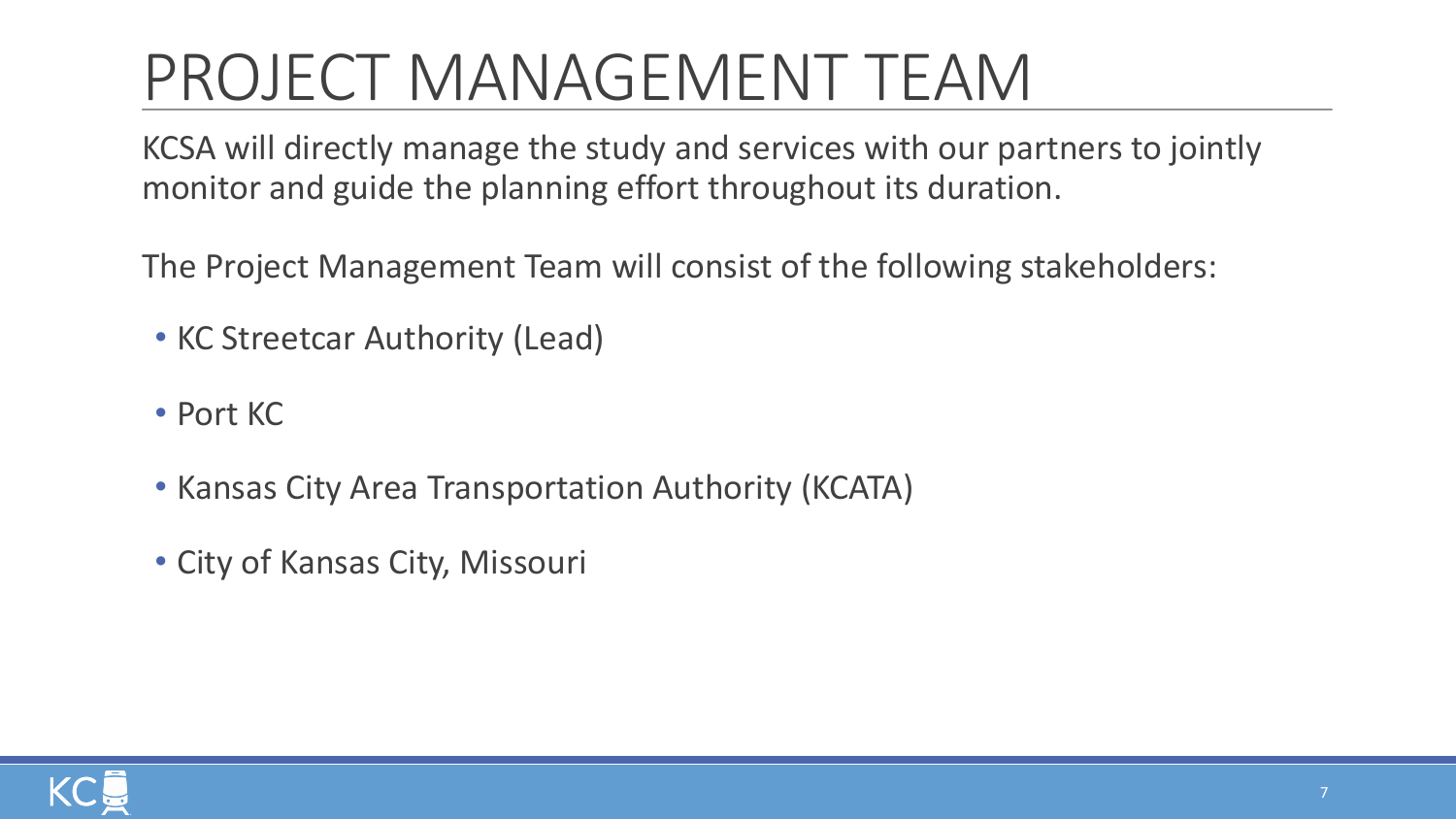### SCOPF

- 1. Project Purpose + Need
- 2. Develop Conceptual Streetcar Alignment Plans, including a structural analysis
- 3. Multi-Modal Connectivity Assessment
- 4. Economic Development Integration
- 5. Preliminary Ridership
- 6. Conceptual Operations Plan
- 7. Capital + Annual Operating Cost Estimate
- 8. Develop Funding + Financial Strategy
- 9. Prepare Draft + Final Report
- 10. Public Engagement

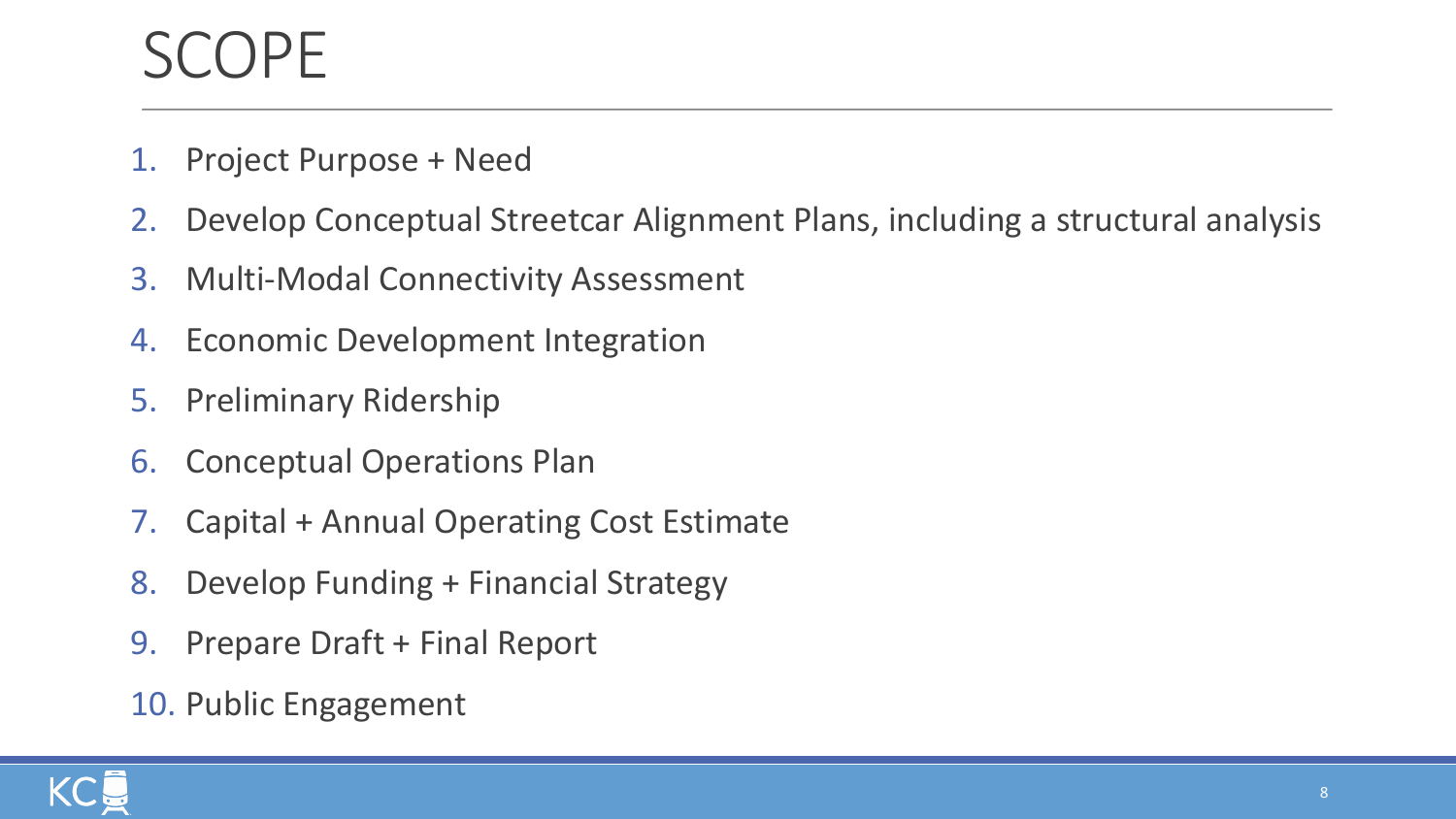•Proposals should include a recommended plan consistent with elements outlined in the Scope of Services.

•Respondents must provide a conceptual scope of work including specific methodologies and/or approaches that will be used to develop and formalize a locally preferred alternative. Innovative approaches for completion of the Scope/Statement of Services are encouraged.

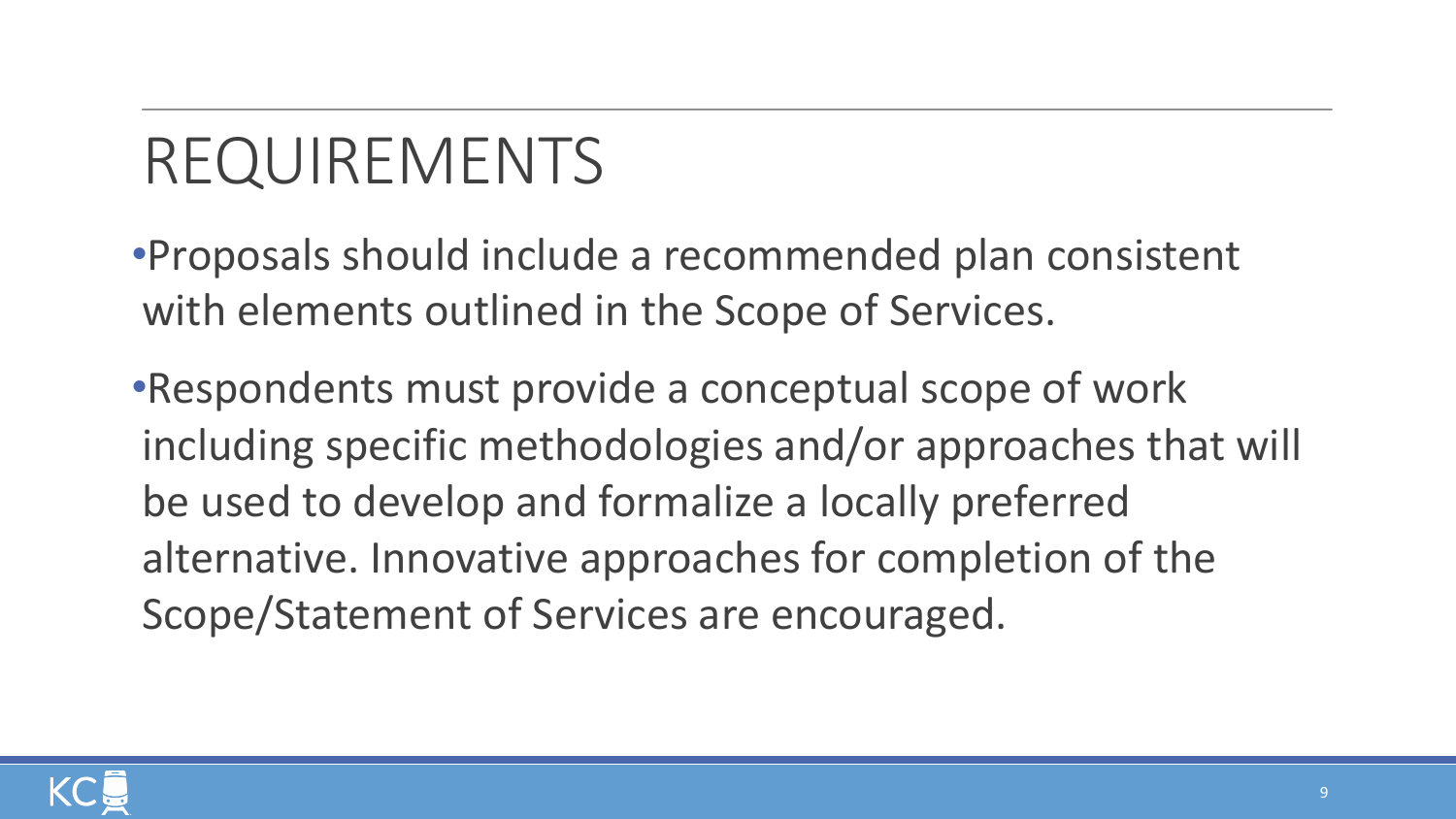•Overview and rationale of project approach.

•The name and address of the contracting firm, together with the name, telephone and fax number, and e-mail address of the primary contact person for purposes of this proposal

• A listing of all proposed subcontractors, if any.

• A conceptual project schedule.

•Description of key team members' professional experience.

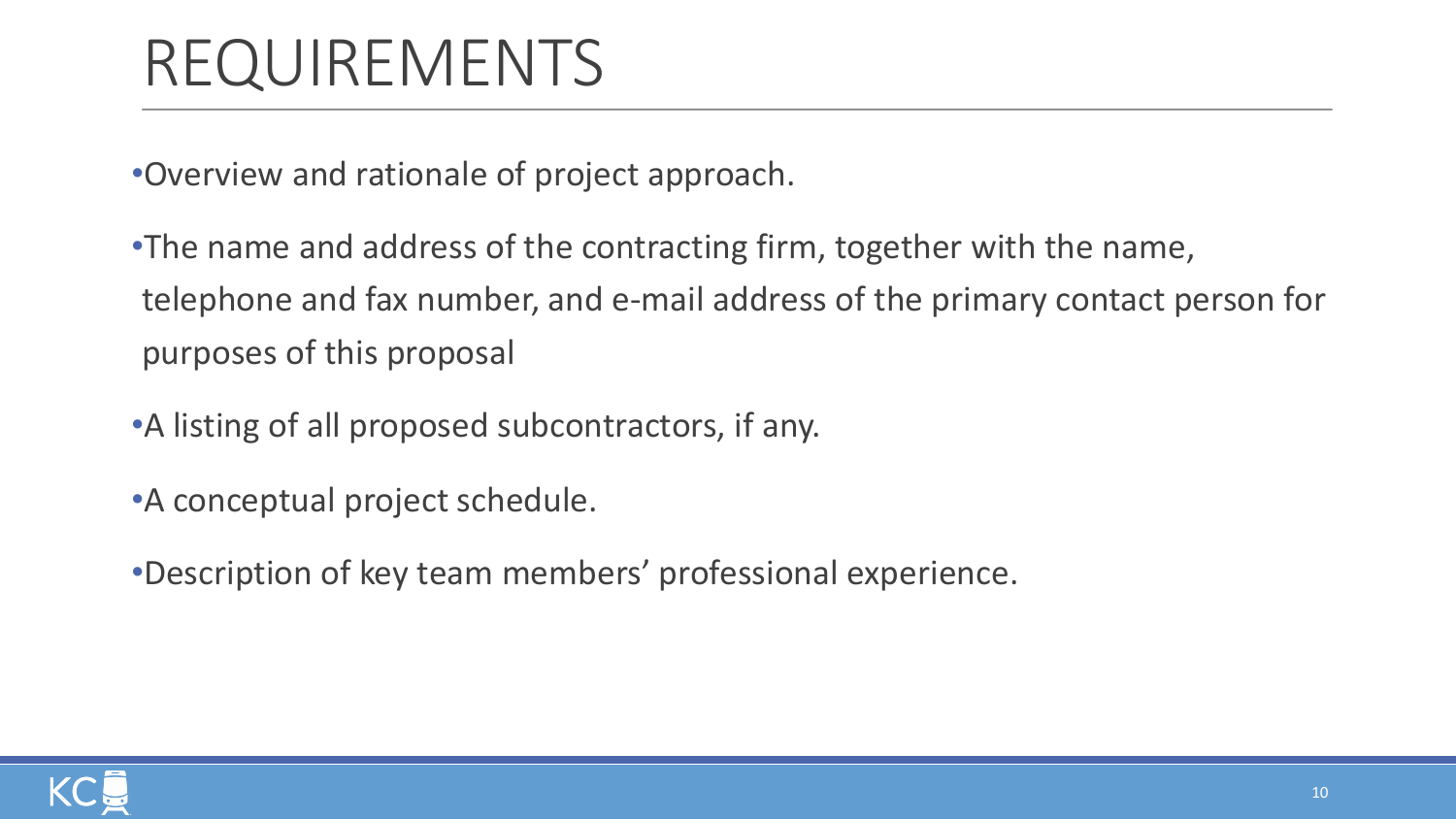•Description of project approach.

- Proposals should indicate general and specific qualifications in planning, engineering, project implementation, environmental review, disciplines appropriate to this project, and specifically convey the role of the proposer.
- An emphasis and priority in evaluation will be placed on firms with qualifications and experience that have resulted in successful implementation of comparable systems.
- A brief narrative may also be included regarding the firm's capabilities to carry out this AA, including special assets, areas of expertise, analytical tools, and data sources, etc. to which the firm may have access.

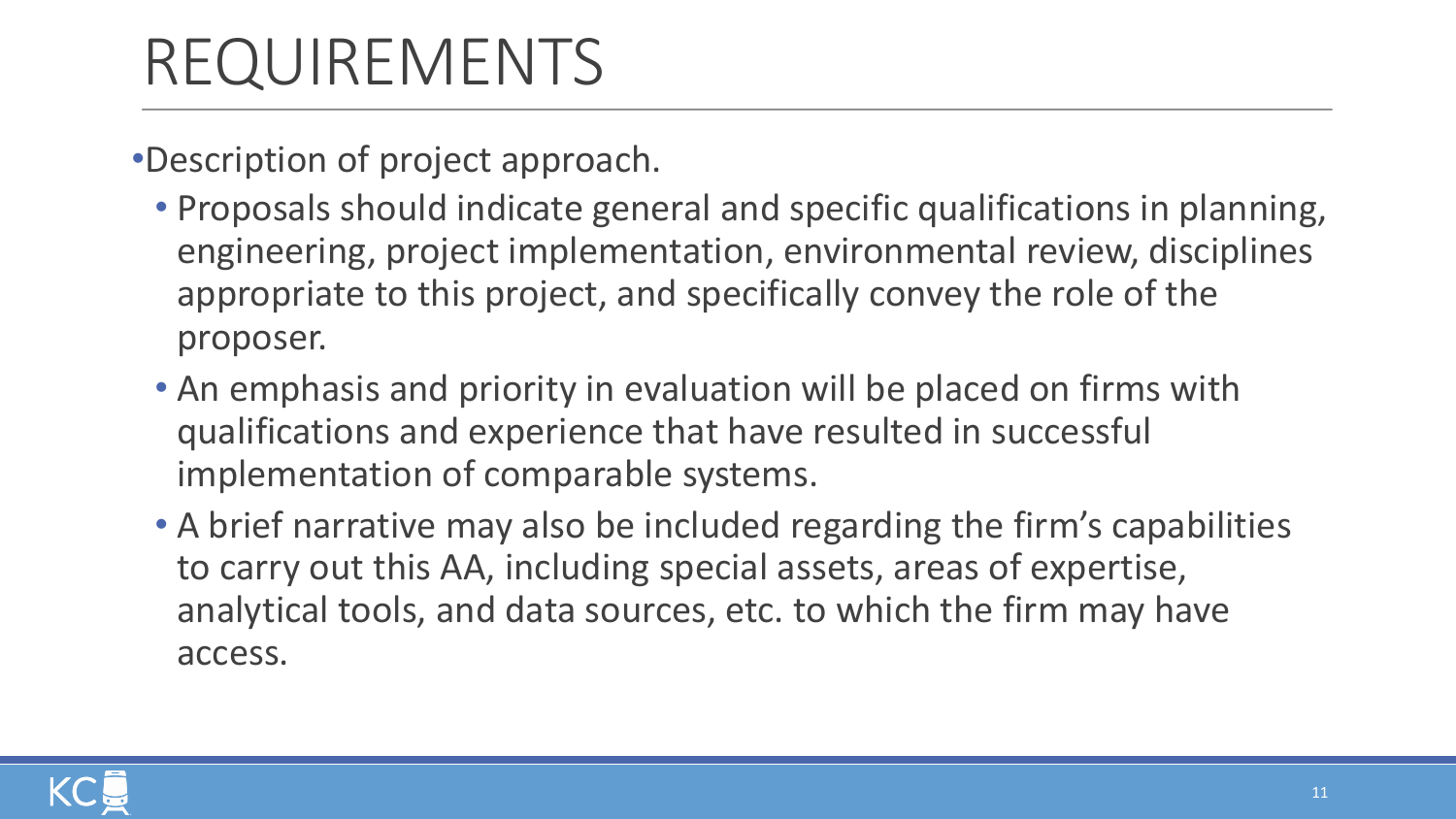•A listing and summary of similar projects undertaken within the last five (5) year, by proposing firm and/or its subcontractors, showing contract amounts, description of work performed, client contact persons, phone numbers, and e-mail addresses.

- •Description of the existing and anticipated workload of individuals assigned to this project during the period of this study.
- •References

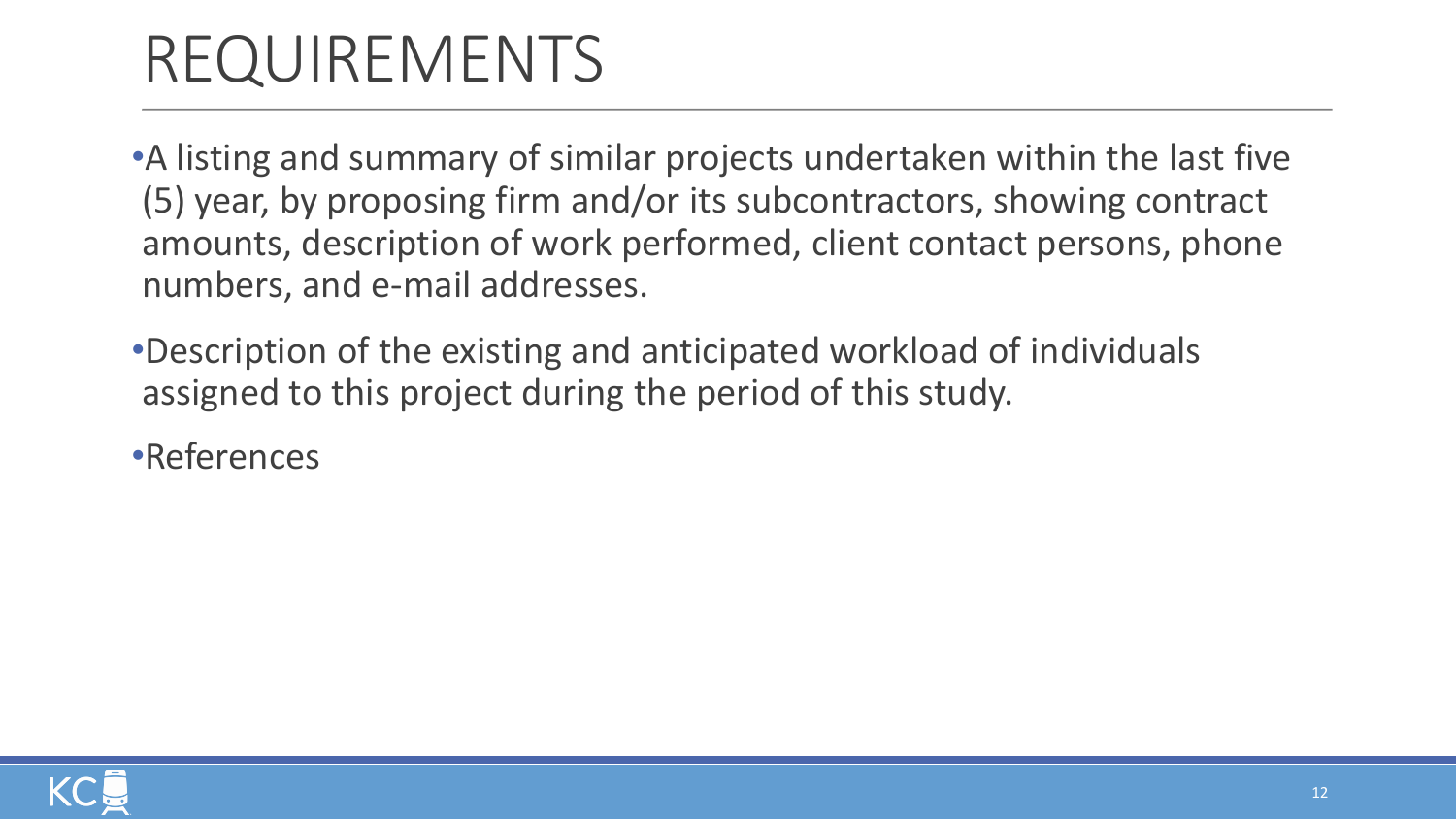- Description of experience in meeting ADA standards and conforming to LEED Gold standards.
- •Description of the Quality Assurance Plan.
- •Description of the earliest times and durations of time that services may commence and when it can be completed.
- •List and Complete HRD forms, if applicable.

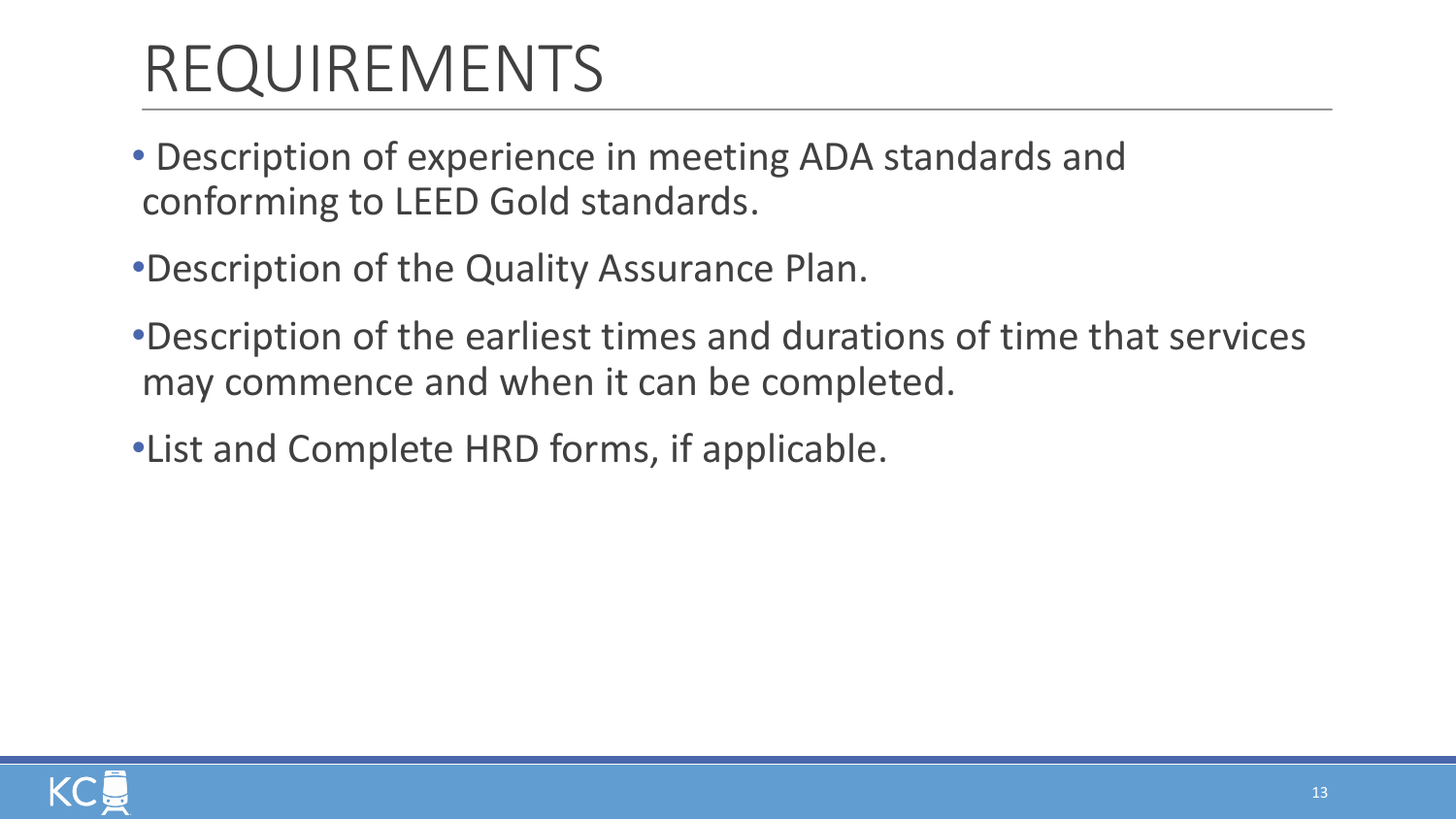•Proposals should be limited to fifty (50) pages in 12 point Font on (8- $1/2$ " x  $11$ ") paper using one side of the page and numbered.

• Covers, Tables of Contents, and divider tabs will not count as pages, provided no additional information is included on those pages.

•Any supplemental information or documents (i.e., not required by this RFQ/P) that are included in the proposal should be marked as an Attachment and clearly identified in the Table of Contents.

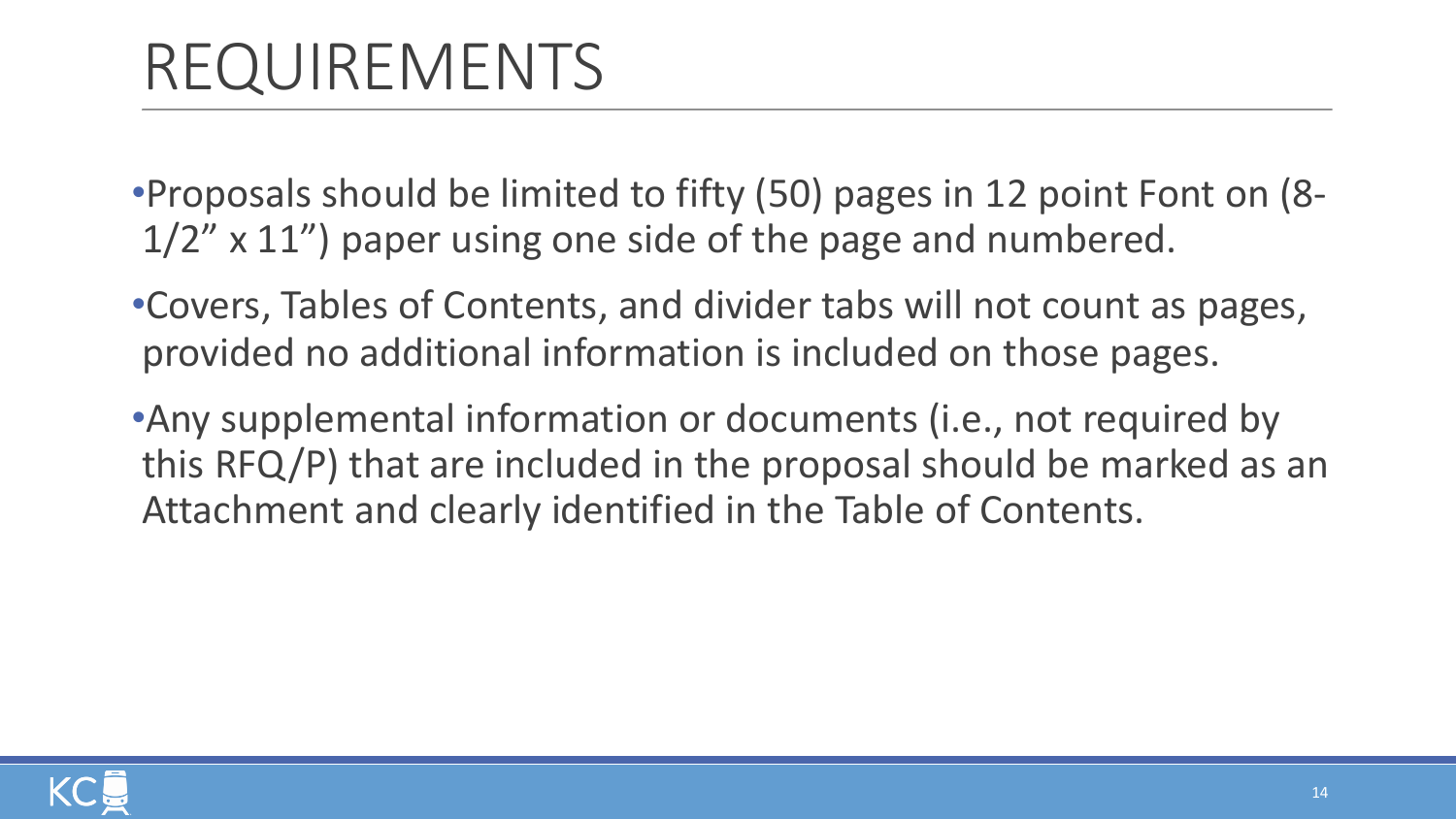### EVALUATION CRITERIA

| <b>Technical Competence</b>                 | <b>Specialized Experience and Technical Competence of</b>                                                                                                     |
|---------------------------------------------|---------------------------------------------------------------------------------------------------------------------------------------------------------------|
| <b>Overall Competence of Proposing Team</b> | Experience of the prime contractor and subcontractor (s) related to planning, design, and<br>implementation of comparable transit projects.                   |
| <b>Management Competence</b>                | <b>Experience of the Project Manager</b>                                                                                                                      |
| <b>Other</b>                                | <b>Experience of other Assigned Individuals</b>                                                                                                               |
| <b>Understanding and Approach</b>           | Understanding of the nature of the project and clarity of proposed approach.                                                                                  |
| <b>Project Understanding</b>                | Understanding key concepts, techniques, evaluation procedures, and best practices related to transit<br>corridor planning, implementation, and study process. |
| <b>KC Regional/Local</b>                    | Understanding of regional transit related operations, structure, past planning efforts in Kansas City and                                                     |
| <b>Understanding</b>                        | a general understanding of the regional significance of the project.                                                                                          |
| <b>Clarity of Proposal</b>                  | General organization and clarity of the proposal                                                                                                              |
| <b>Project Management</b>                   | Schedule of staff persons and hours commitment                                                                                                                |
| <b>PM % of Effort</b>                       | % of Effort for the project management staff                                                                                                                  |
| <b>Project Schedule and timeliness of</b>   | Project schedule and timeliness of products                                                                                                                   |
| products                                    |                                                                                                                                                               |
| <b>References/Work experience</b>           | Reference reflecting previous work experience of the project team and satisfactory accomplishment of<br>contractor responsibilities.                          |
| <b>Quality of Final Products</b>            | Quality of final product                                                                                                                                      |
| <b>Meet schedules and Deadlines</b>         | Ability to meet work schedules                                                                                                                                |
| <b>Responsiveness to Client</b>             | Responsiveness of client input and needs                                                                                                                      |

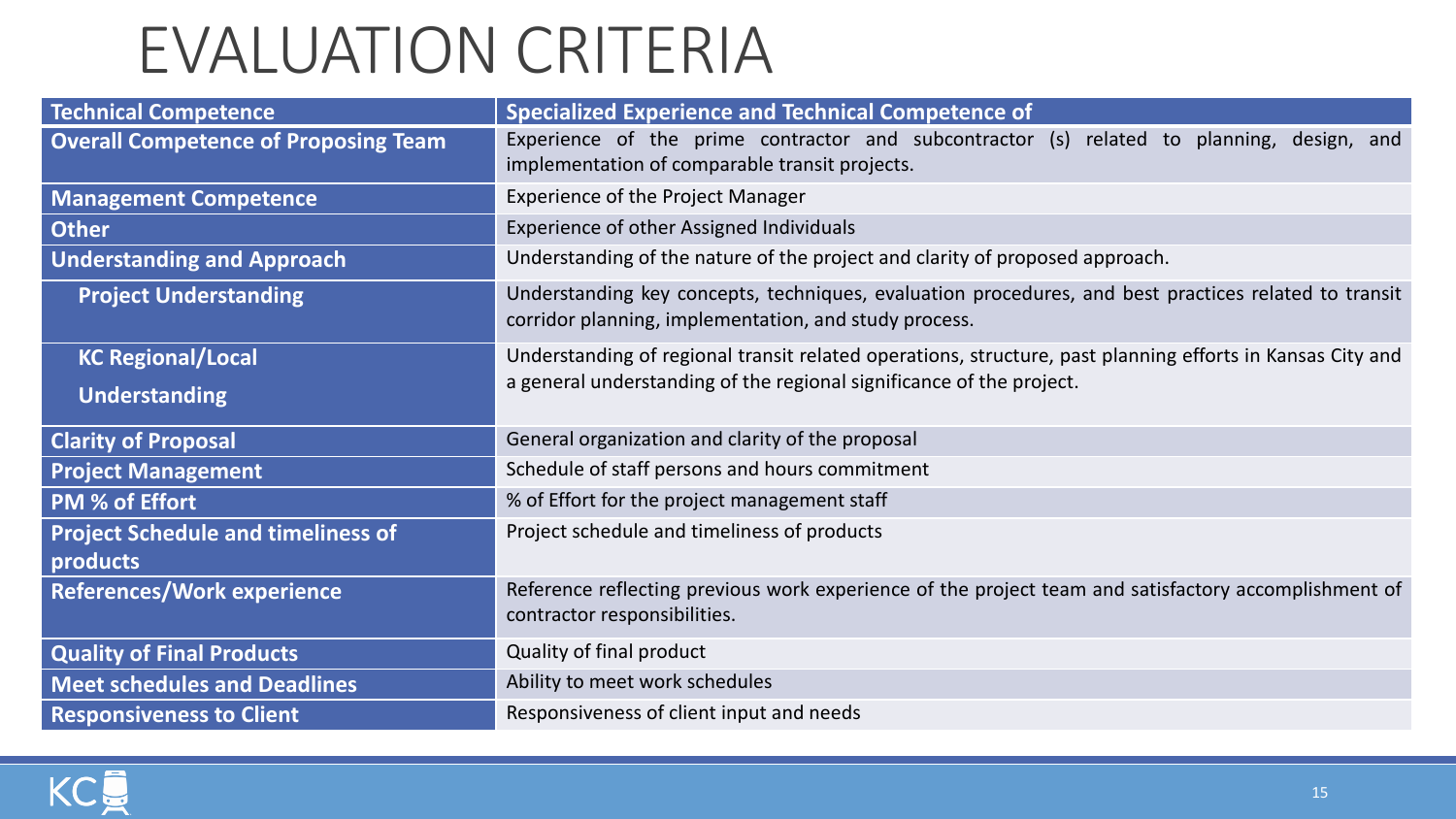# MBE/WBE PARTICIPATION

**The goals for this specific project are 13% MBE participation and 8% WBE participation.** 

You must complete the City's HRD Form 13 Affidavit of Intended Utilization and return it with your proposal.

D/M/WBE Directory and assistance available by calling the City's Human Relations Department at 816-513-1818.

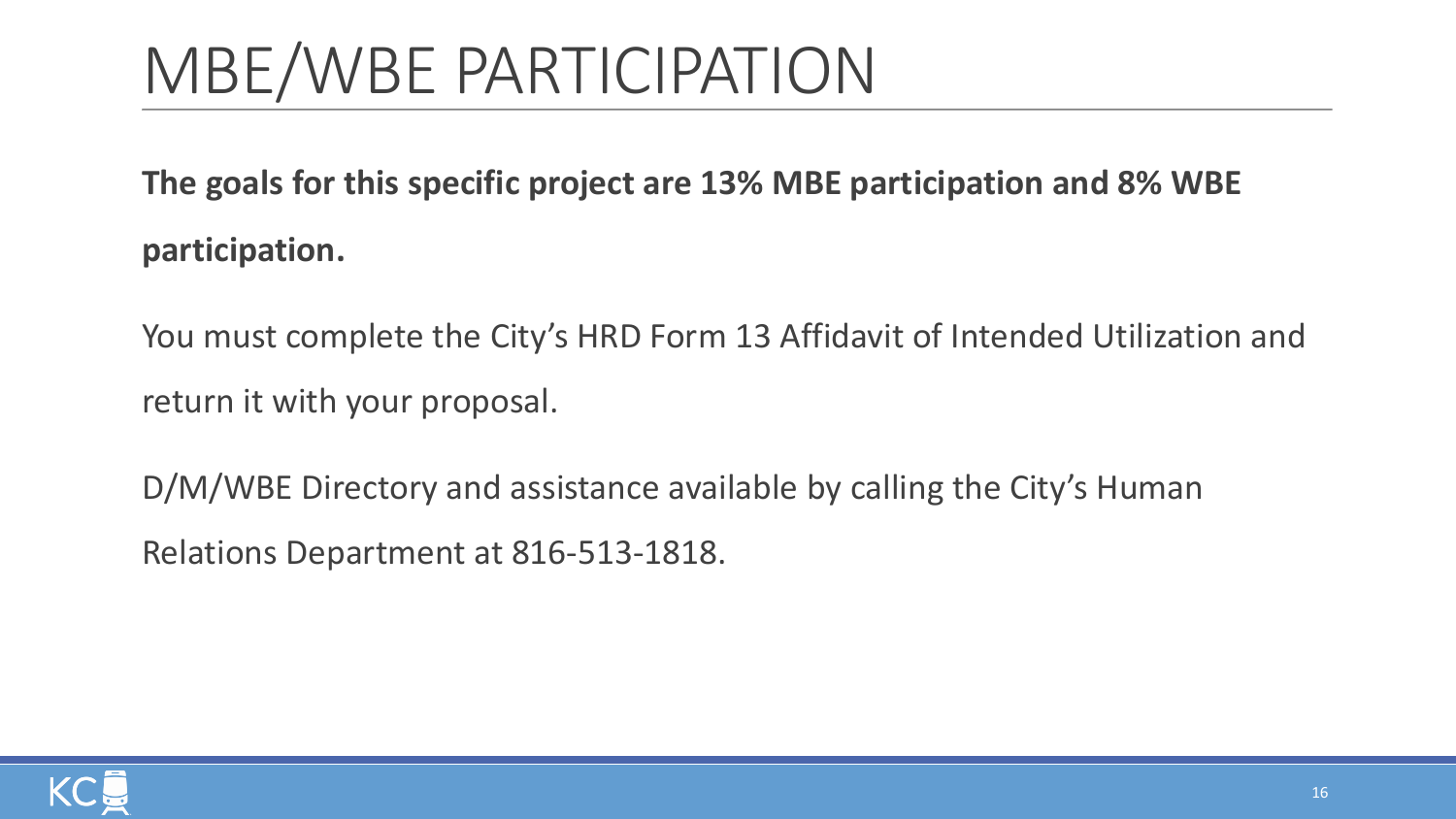**Q:** Under Task 3, where "transit connectivity and interface" is mentioned, is the Authority looking for an analysis of bus (or other rubber-tired) transit as an alternative to streetcar accessing the Riverfront?

**A:** The study seeks to look at the feasibility of both a northern streetcar extension and the potential for northern extension and/or connection of bus transit services. Recommendations could suggest one mode or multiple modes to enhance future connectivity. 

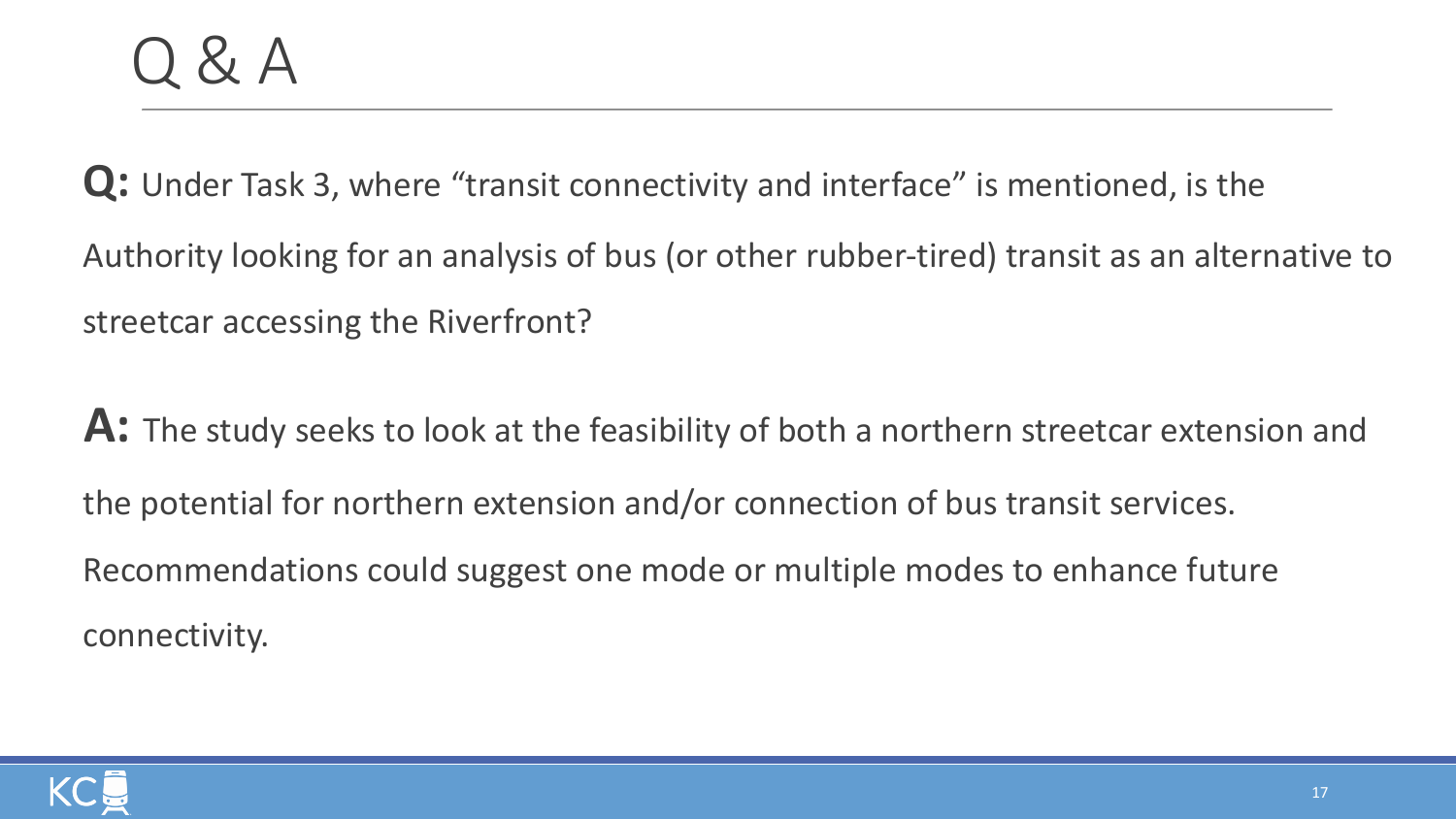**Q:** Under Task 5, where ridership estimates for "proposed bus or BRT services" are mentioned, are you referring to such alternatives? Are you also requesting ridership forecasts for all bus transit routes that access 3rd & Grand?

A: The study seeks a high-level assessment of ridership potential and demand for proposed riverfront extensions of streetcar and/or bus connections only. Forecasts for all connecting services will not be required. Additionally the method of ridership evaluation has not been pre-prescribed and will be based on proposed technical methodologies from proposing teams and project management team input.

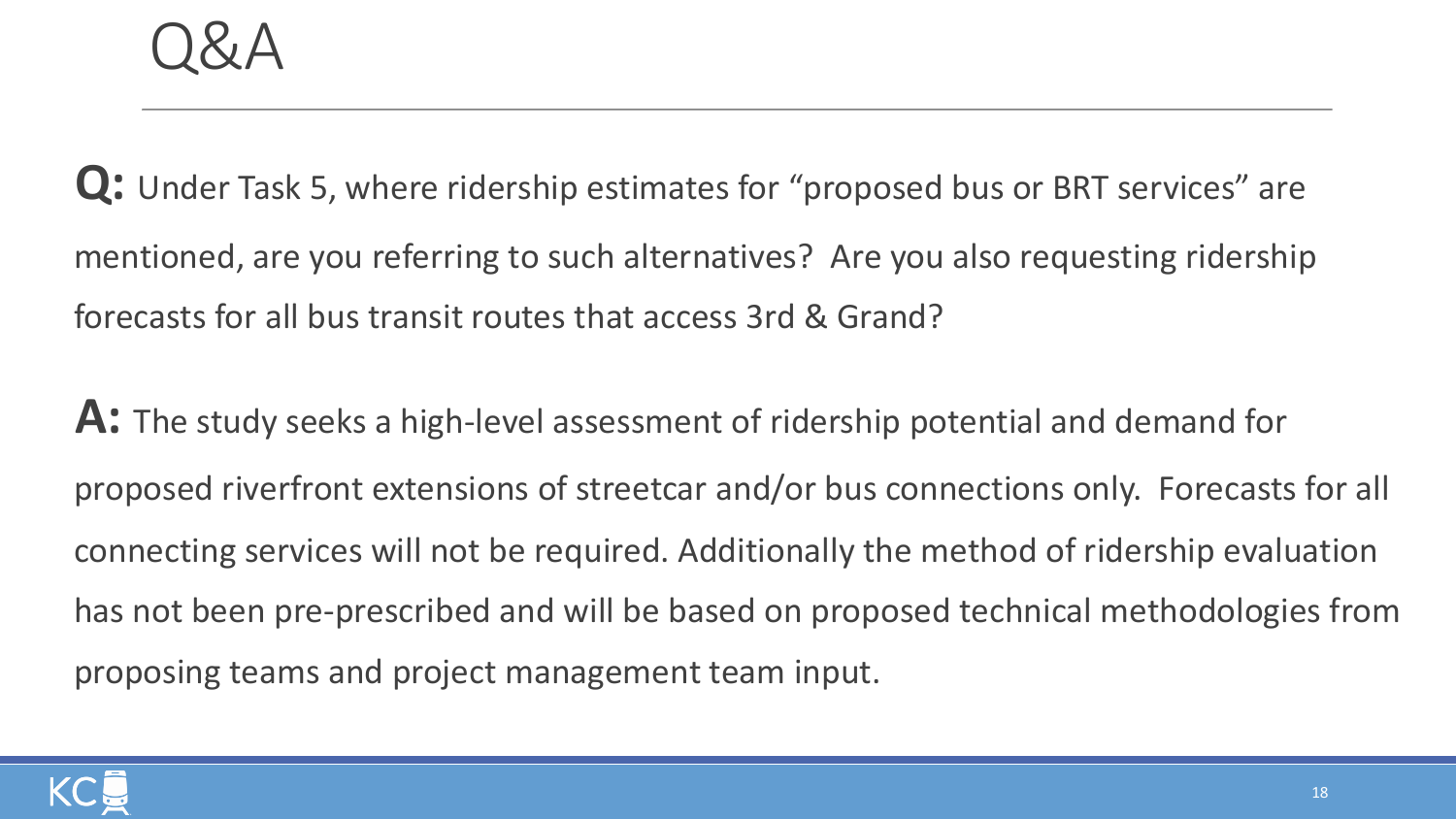**Q:** On page 3, reference is made to, "the firm's capabilities to carry out this AA". Please confirm that AA should be replaced with "multi-modal feasibility study".

A: Correct.

Q: Is the last day for questions November 4th or three days prior to the submittal date of November 21 as noted in Paragraph 18.

A: November 4th, although questions can be raised and addressed at the 11/9 Pre-Proposal Conference. A summary of all questions and answers will be posted on-line later that week.

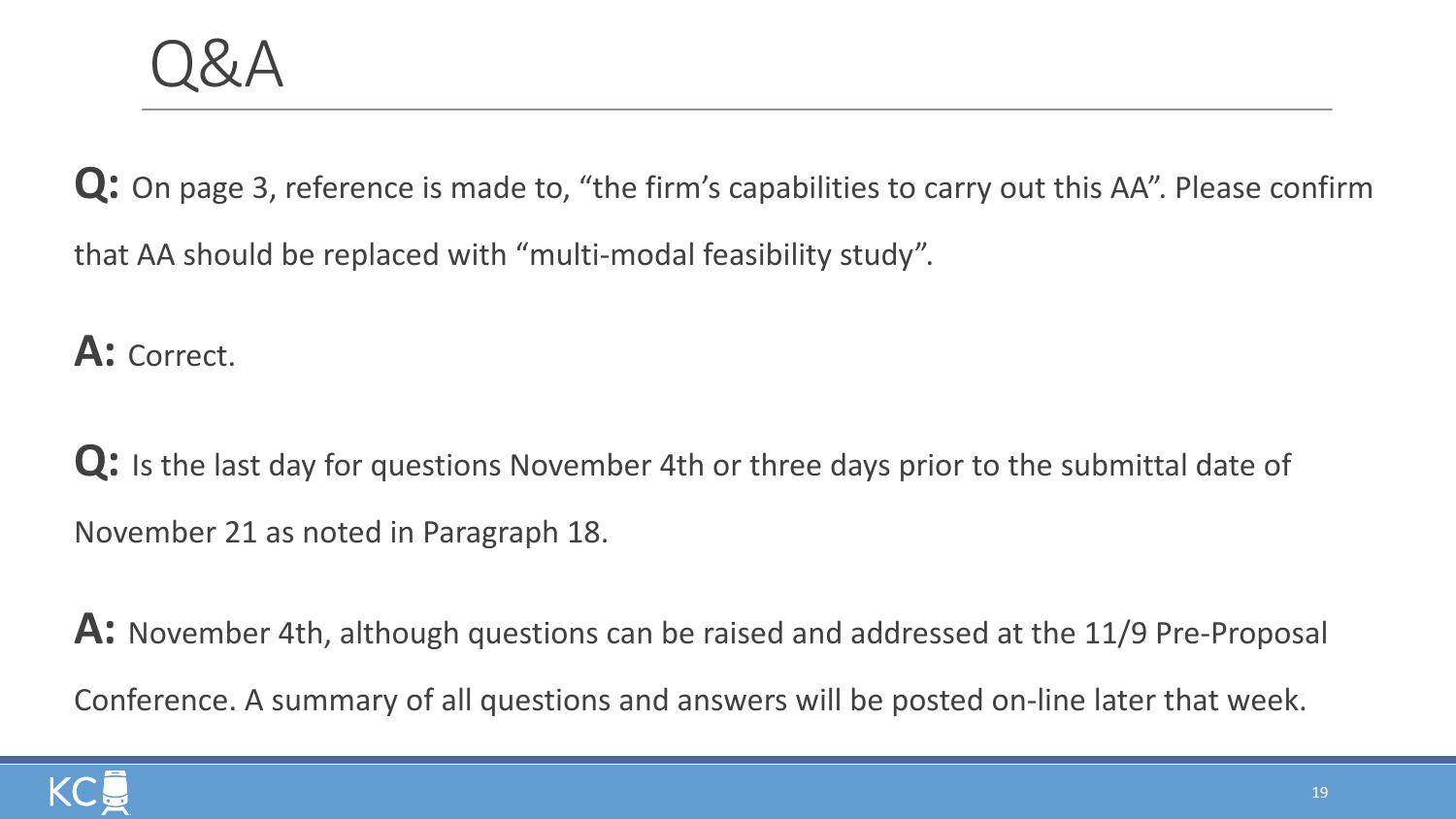Q: In Paragraph 13 – Evaluation Criteria – will these criteria be scored or weighted differently – in other words, will some criteria have more weight than others?

A: No. They will be equally weighted and considered.

**Q:** Please confirm that Task 9's reference to Task 2.2 includes only the items shown in Task 2.

A: Correct.

Q: In Section 5c(2) on page 3 of the RFQ/P, reference is made to LEED experience. For this alignment and considering the Streetcar's previously earned Envision Platinum award, please confirm that KCSA requests Envision experience, not LEED experience.

A: References to LEED, Envision, or references to pertinent environmental or sustainability related experience would be acceptable.

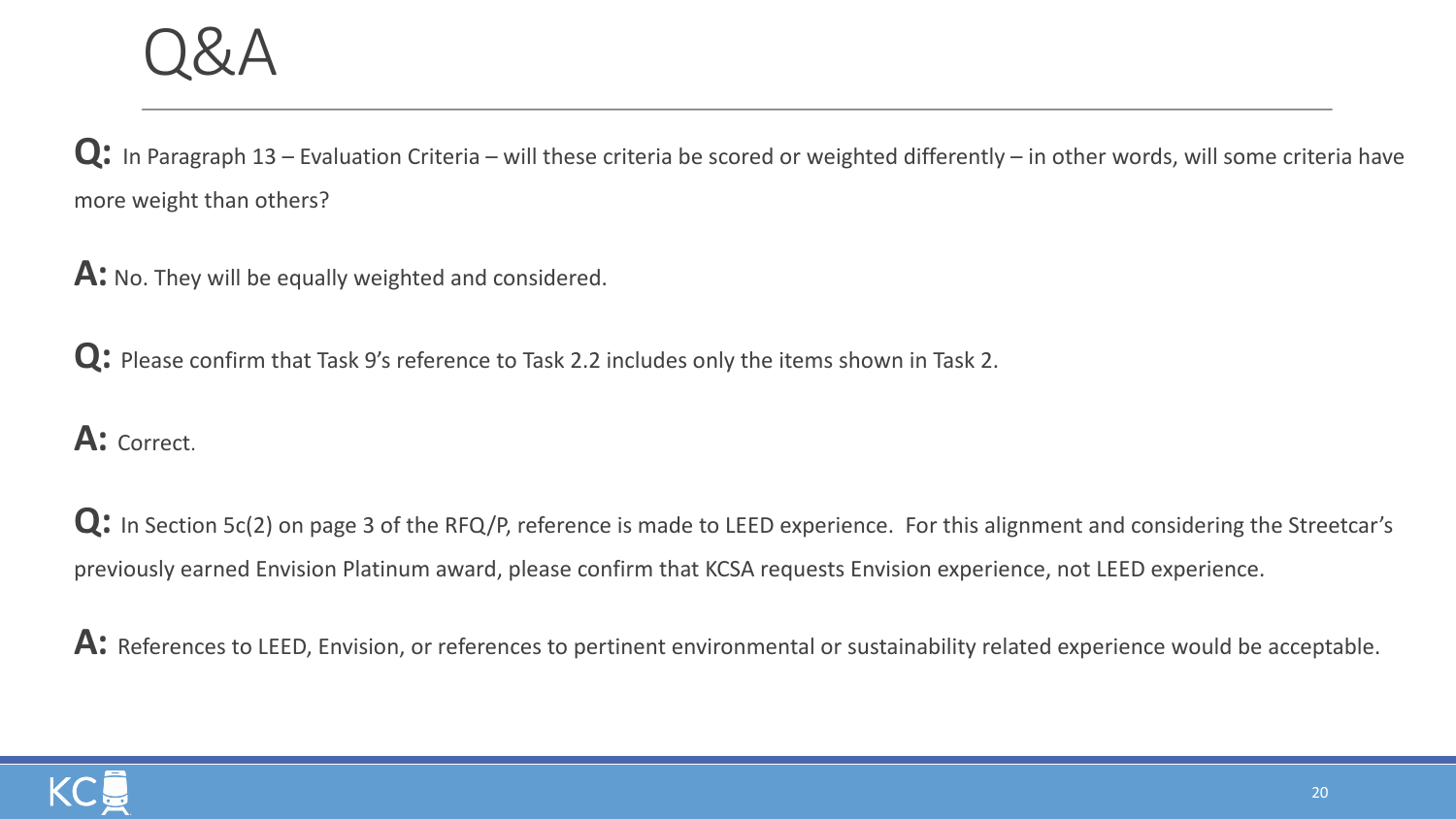**Q:** Would you please provide a copy of the technical memorandum referenced in the RFP.

**A:** Yes. We will post with the resulting Questions and Answers on the www.KCstreetcar.org website.

**Q:** Please confirm that the HRD forms should be included as an attachment and do not add to the page count.

A: Correct, they are attachments and do not add to the page count.